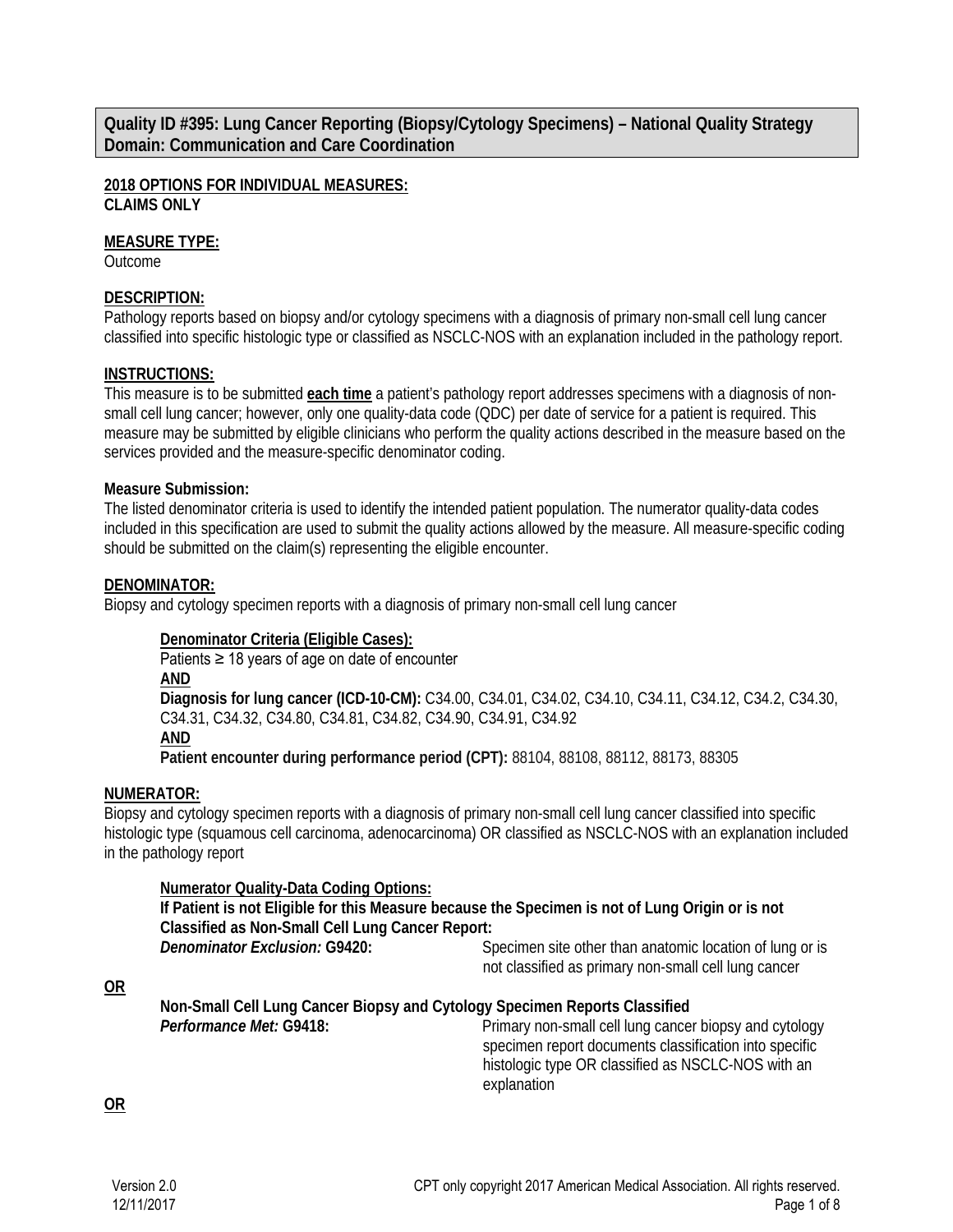| Non-small cell lung Cancer Biopsy and Cytology Specimen Reports not Classified for a Medical<br>Reason |                                                                                                                                                                                                                                                                                      |
|--------------------------------------------------------------------------------------------------------|--------------------------------------------------------------------------------------------------------------------------------------------------------------------------------------------------------------------------------------------------------------------------------------|
| <b>Denominator Exception: G9419:</b>                                                                   | Documentation of medical reason(s) for not including the<br>histological type OR NSCLC-NOS classification with an<br>explanation (e.g., biopsy taken for other purposes in a<br>patient with a history of primary non-small cell lung cancer<br>or other documented medical reasons) |
| Non-Small Cell Lung Cancer Biopsy and Cytology Specimen Reports not Classified, Reason not Given       |                                                                                                                                                                                                                                                                                      |
| Performance Not Met: G9421:                                                                            | Primary non-small cell lung cancer biopsy and cytology<br>specimen report does not document classification into<br>specific histologic type OR classified as NSCLC-NOS with<br>an explanation                                                                                        |

## **RATIONALE:**

**OR**

Lung cancer is the most frequent cause of major cancer incidence and mortality worldwide. The classifications of lung cancer published by the World Health Organization (WHO) in 1967, 1981, and 1999 were written primarily by pathologists for pathologists. Only in the 2004 revision, relevant genetics and clinical information were introduced. Nevertheless, because of remarkable advances over the last 6 years in our understanding of lung adenocarcinoma, particularly in area of medical oncology, molecular biology, and radiology, there is a pressing need for a revised classification, based not on pathology alone, but rather on an integrated multidisciplinary platform.

For the first time, this classification addresses an approach to small biopsies and cytology in lung cancer diagnosis. Recent data regarding EGFR mutation predicting responsiveness to EGFR-TKIs, toxicities, and therapeutic efficacy have established the importance of distinguishing squamous cell carcinoma from adenocarcinoma and non-small cell lung carcinoma (NSCLC) not otherwise specified (NOS) in patients with advanced lung cancer. Approximately 70% of lung cancers are diagnosed and staged by small biopsies or cytology rather than surgical resection specimens, with increasing use of transbronchial needle aspiration (TBNA), endobronchial ultrasound-guided TBNA and esophageal ultrasound-guided needle aspiration. Within the NSCLC group, most pathologists can identify well- or moderatelydifferentiated squamous cell carcinomas or adenocarcinomas, but specific diagnoses are more difficult with poorly differentiated tumors. Nevertheless, in small biopsies and/or cytology specimens, 10 to 30% of specimens continue to be diagnosed as NSCLC-NOS.

## **CLINICAL RECOMMENDATION STATEMENTS:**

To address advances in oncology, molecular biology, pathology, radiology, and surgery of lung adenocarcinoma, an international multidisciplinary classification was sponsored by the International Association for the Study of Lung Cancer, American Thoracic Society, and European Respiratory Society. This new adenocarcinoma classification is needed to provide uniform terminology and diagnostic criteria, especially for bronchioloalveolar carcinoma (BAC), the overall approach to small non-resection cancer specimens, and for multidisciplinary strategic management of tissue for molecular and immunohistochemical studies.

For small biopsies and cytology, we recommend that NSCLC be further classified into a more specific histologic type, such as adenocarcinoma or squamous cell carcinoma, whenever possible (strong recommendation, moderate quality evidence).

We recommend that the term NSCLC-NOS be used as little as possible and we recommend it be applied only when a more specific diagnosis is not possible by morphology and/or special stains (strong recommendation, moderate quality evidence).

The above strategy for classification of adenocarcinoma versus other histologies and the terminology should be used in routine diagnosis and future research and clinical trials so that there is uniform classification of disease cohorts in relationship to tumor subtypes.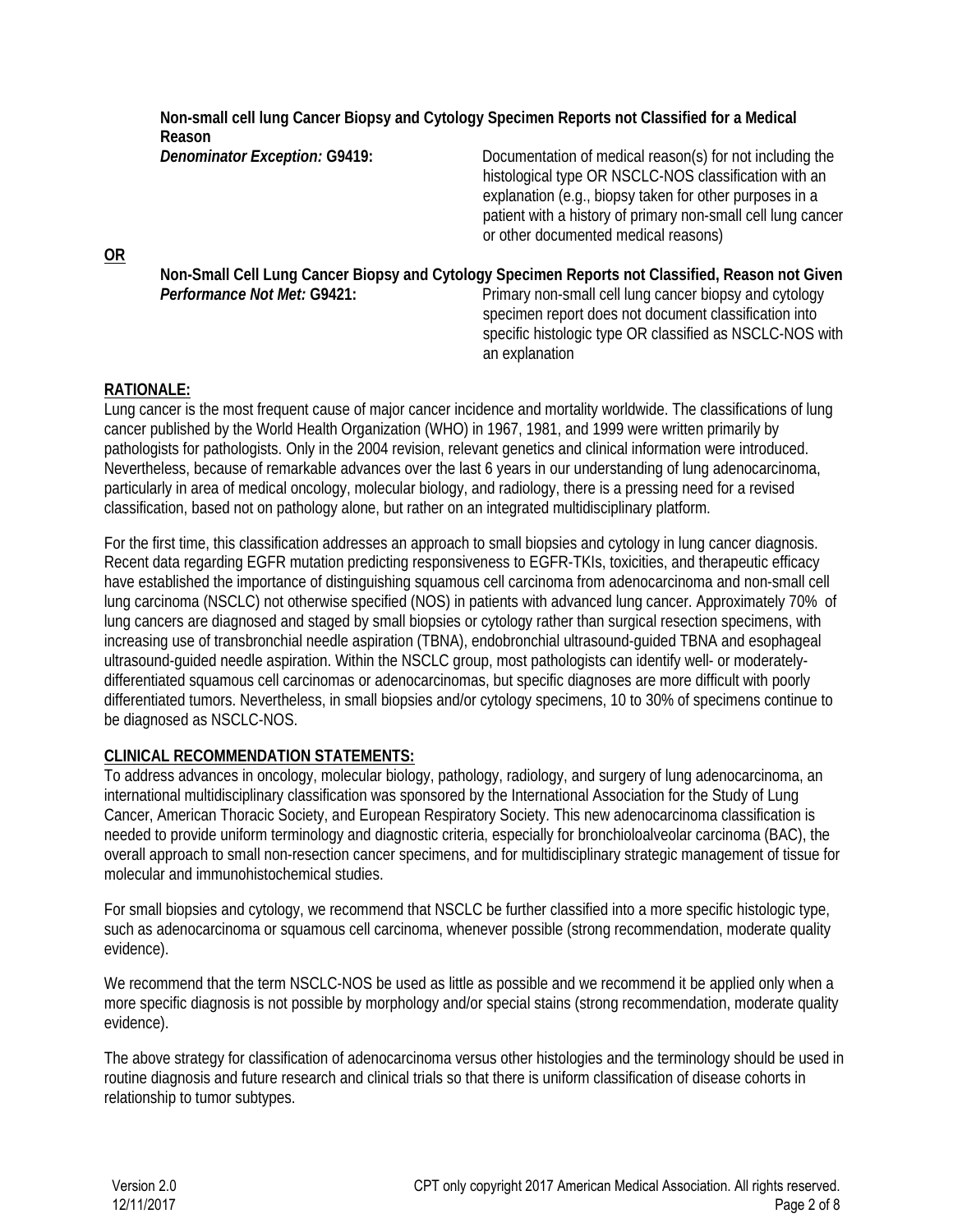Travis WD, Brambilla E, Noguchi M, et al. International Association for the Study of Lung Cancer/American Thoracic Society/European Respiratory Society International Multidisciplinary Classification of Lung Adenocarcinoma. Journal of Thoracic Oncology 2011; 6:244-285.

### **COPYRIGHT: THE MEASURES ARE PROVIDED "AS IS" WITHOUT WARRANTY OF ANY KIND.**

© 2012 College of American Pathologists. All Rights Reserved.

Limited proprietary coding is contained in the Measure specifications for convenience. Users of the proprietary code sets should obtain all necessary licenses from the owners of these code sets. The College of American Pathologists disclaims all liability for use or accuracy of any Current Procedural Terminology (CPT®) or other coding contained in the specifications.

CPT® contained in the Measures specifications is copyright 2004-2017 American Medical Association.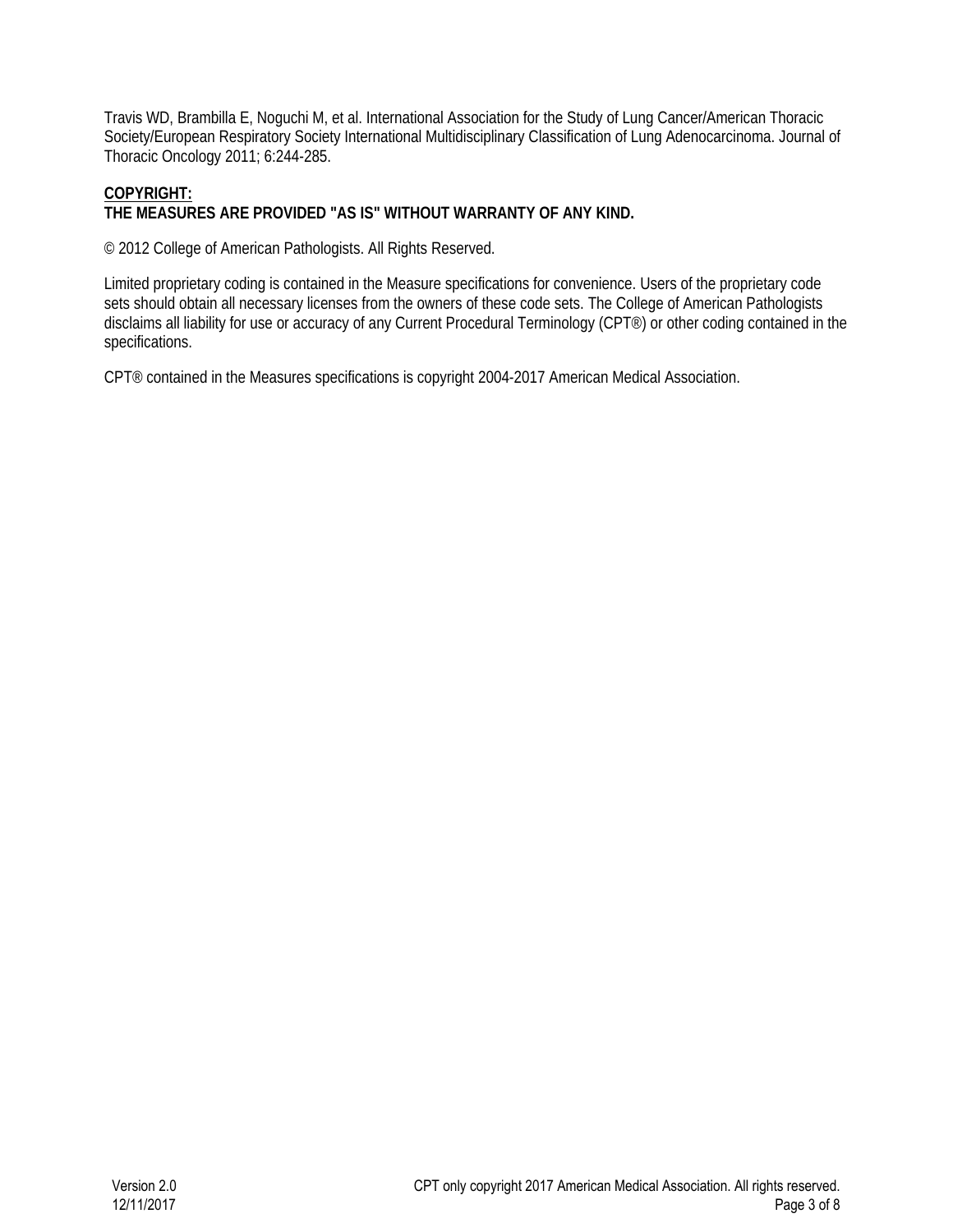

#### 2018 Claims Flow for Quality ID #395: Lung Cancer Reporting (Biopsy/Cytology Specimens)

\*See the posted Measure Specification for specific coding and instructions to submit this measure. NOTE: Submission Frequency: Procedure

CPT only copyright 2017 American Medical Association. All rights reserved.<br>The measure diagrams were developed by CMS as a supplemental resource to be used<br>In conjunction with the measure specifications. They should not be v2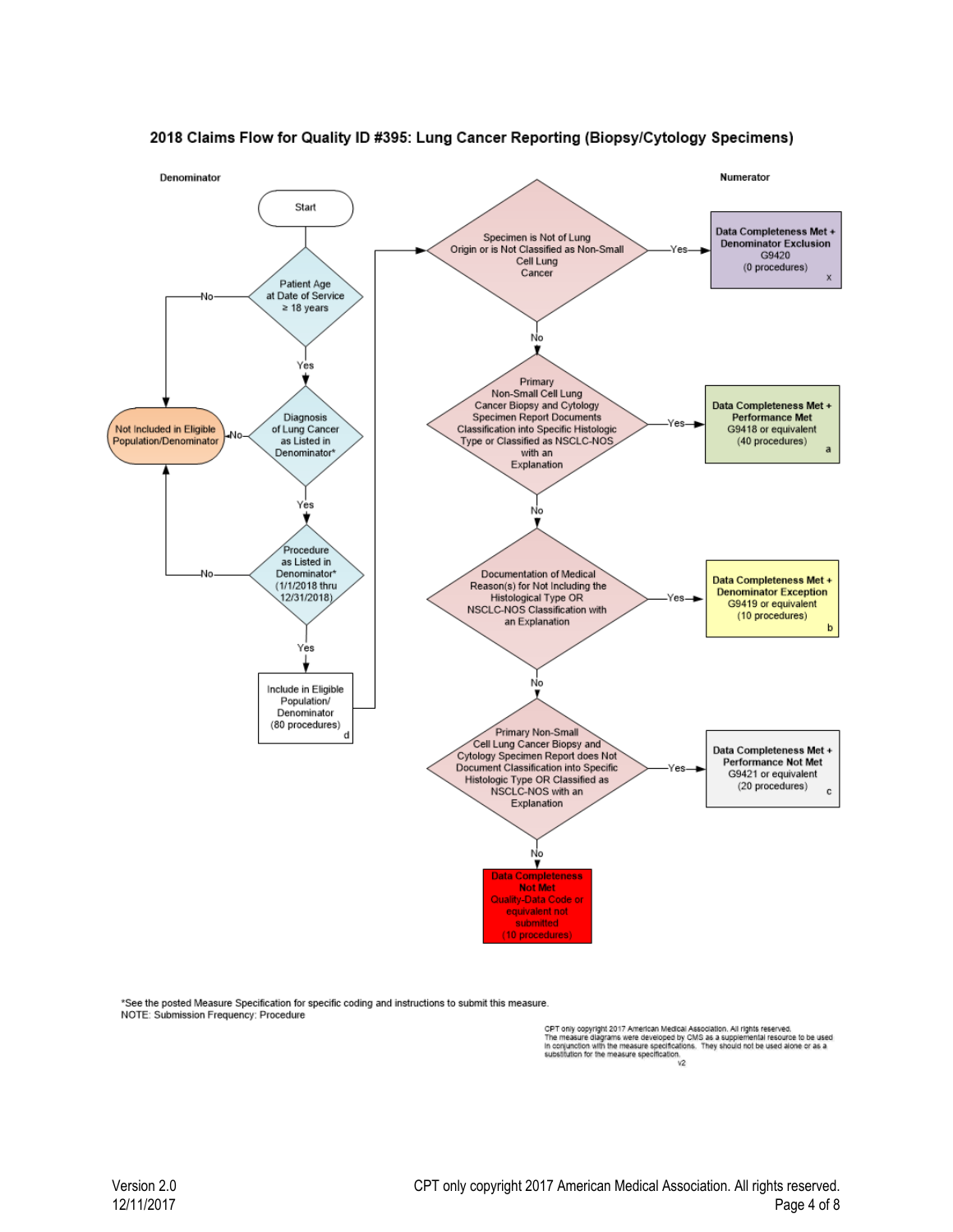#### 2018 Claims Flow for Quality ID #395: Lung Cancer Reporting (Biopsy/Cytology Specimens)

#### **SAMPLE CALCULATIONS:**

Data Completeness=<br>Denominator Exclusion (x=0 procedures) + Performance Met (a=40 procedures) + Denominator Exception (b=10 procedures) + Performance Not Met (c=20 procedures) = 70 procedures= 87.50%<br>= 80 procedures<br>-

Performance Rate=<br>Performance Met (a=40 procedures)<br>Data Completeness Numerator (70 procedures) – Denominator Exclusion (x=0 procedures) – Denominator Exception (b=10 procedures) = 60 proceduress

\*See the posted Measure Specification for specific coding and instructions to submit this measure. NOTE: Submission Frequency: Procedure

e.<br>CPT only copyright 2017 American Medical Association. All rights reserved.<br>The measure diagrams were developed by CMS as a supplemental resource to be used<br>in conjunction with the measure specification.<br>substitution for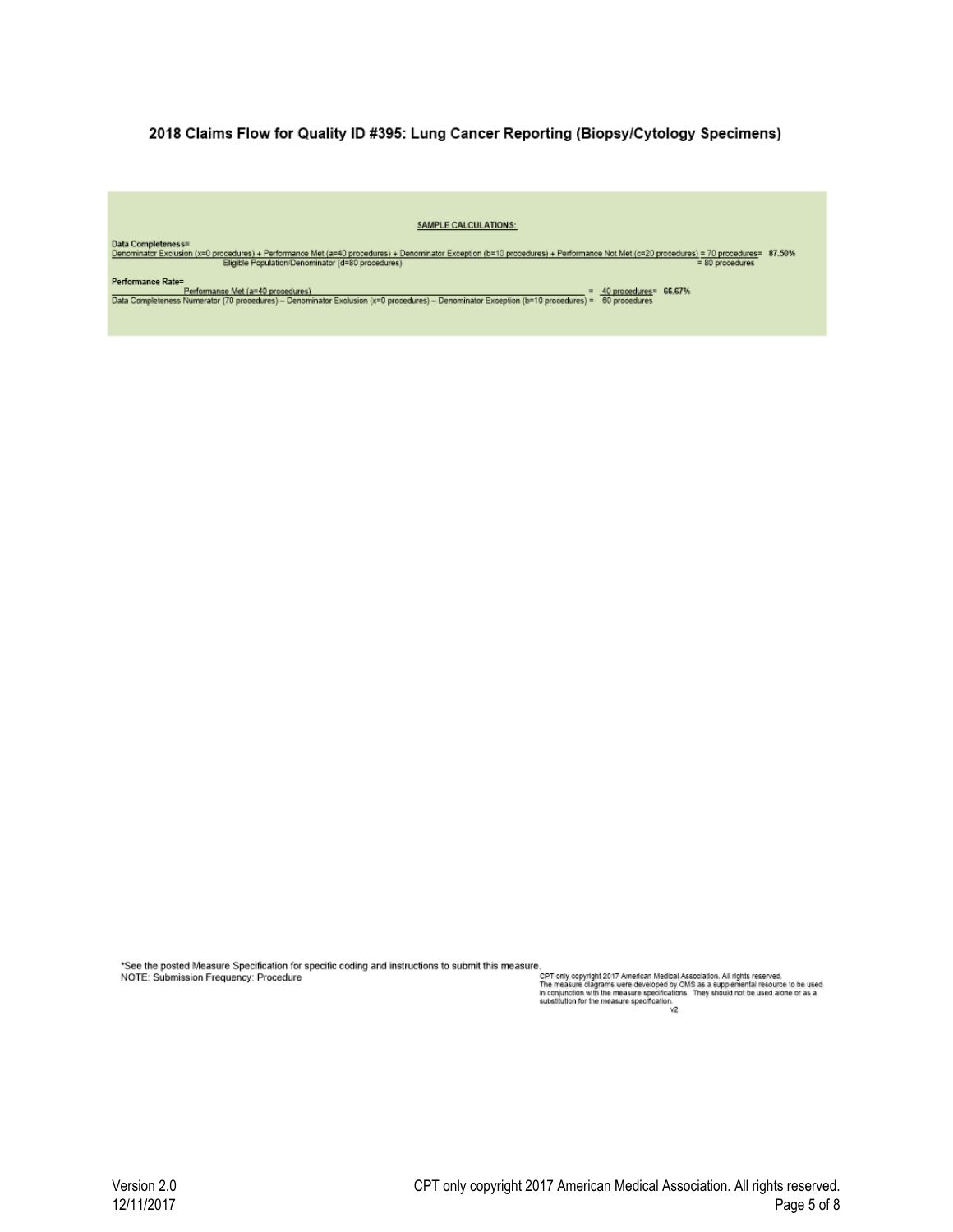# **2018 Claims Flow for Quality ID #395: Lung Cancer Reporting (Biopsy/Cytology Specimens)**

Please refer to the specific section of the specificationto identify the denominator and numerator information for use in submitting this Individual Specification. This flow is for claims data submission.

- 1. Start with Denominator
- 2. Check Patient Age:
	- a. If the Age is greater than or equal to 18 years of age at Date of Service and equals No during the measurement period, do not include in Eligible Patient Population. Stop Processing.
	- b. If the Age is greater than or equal to 18 years of age at Date of Service and equals Yes during the measurement period, proceed to check Patient Diagnosis.
- 3. Check Patient Diagnosis:
	- a. If Diagnosis of Lung Cancer as Listed in the Denominator equals No, do not include in Eligible Patient Population. Stop Processing.
	- b. If Diagnosis of Lung Cancer as Listed in the Denominator equals Yes, proceed to check Encounter Performed.
- 4. Check Procedure Performed:
	- a. If Procedure as Listed in the Denominator equals No, do not include in Eligible Patient Population. Stop Processing.
	- b. If Procedure as Listed in the Denominator equals Yes, include in the Eligible Population.
- 5. Denominator Population:
	- a. Denominator population is all Eligible Patients in the denominator. Denominator is represented as Denominator in the Sample Calculation listed at the end of this document. Letter d equals 80 procedures in the Sample Calculation.
- 6. Start Numerator
- 7. Check Specimen is Not of Lung Origin or is Not Classified as Non-Small Cell Lung Cancer:
	- a. If Specimen is Not of Lung Origin or is Not Classified as Non-Small Cell Lung Cancer equals Yes, include in the Data Completeness Met and Denominator Exclusion.
	- b. Data Completeness Met and Denominator Exclusion letter is represented in the Data Completeness and Performance Rate in the Sample Calculation listed at the end of this document. Letter x equals 0 procedures in the Sample Calculation.
	- c. If Specimen is Not of Lung Origin or is Not Classified as Non-Small Cell Lung Cancer equals No, proceed to check Primary Non-Small Cell Lung Cancer Biopsy and Cytology Specimen Report Documents Classification into Specific Histologic Type or Classified as NSCLC-NOS with an Explanation.
- 8. Check Primary Non-Small Cell Lung Cancer Biopsy and Cytology Specimen Report Documents Classification into Specific Histologic Type or Classified as NSCLC-NOS with an Explanation: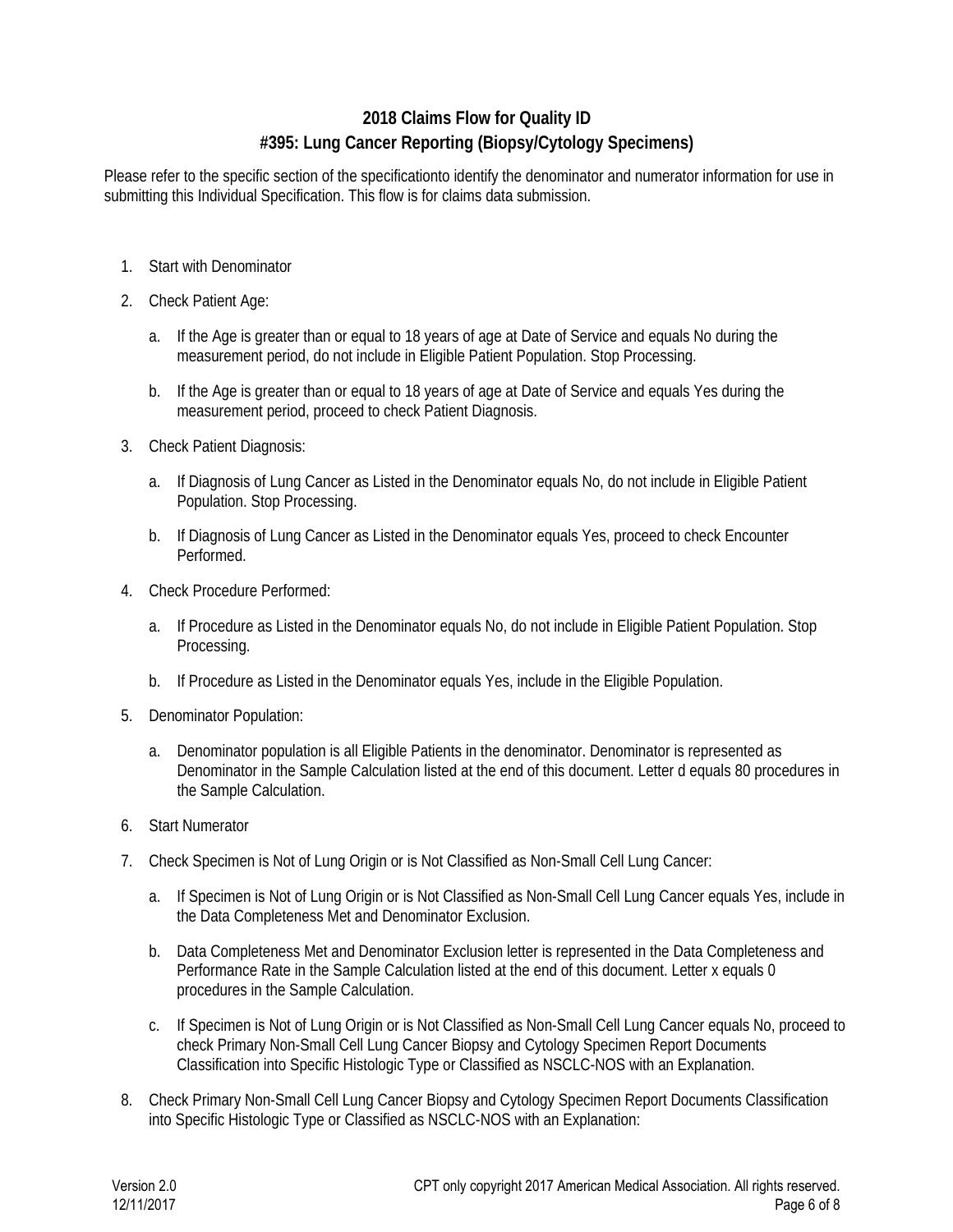- a. If Primary Non-Small Cell Lung Cancer Biopsy and Cytology Specimen Report Documents Classification into Specific Histologic Type or Classified as NSCLC-NOS with an Explanation equals Yes, include in Data Completeness Met and Performance Met.
- b. Data Completeness Met and Performance Met letter is represented in the Data Completeness and Performance Rate in the Sample Calculation listed at the end of this document. Letter a equals 40 procedures in Sample Calculation.
- c. If Primary Non-Small Cell Lung Cancer Biopsy and Cytology Specimen Report Documents Classification into Specific Histologic Type or Classified as NSCLC-NOS with an Explanation equals No, proceed to check Documentation of Medical Reason(s) for Not Including the Histological Type OR NSCLC-NOS Classification with an Explanation
- 9. Check Documentation of Medical Reason(s) for Not Including the Histological Type OR NSCLC-NOS Classification with an Explanation:
	- a. If Documentation of Medical Reason(s) for Not Including the Histological Type OR NSCLC-NOS Classification with an Explanation equals Yes, include in the Data Completeness Met and Denominator Exception.
	- b. Data Completeness Met and Denominator Exception letter is represented in the Data Completeness and Performance Rate in the Sample Calculation listed at the end of this document. Letter b equals 10 procedures in the Sample Calculation.
	- c. If Documentation of Medical Reason(s) for Not Including the Histological Type OR NSCLC-NOS Classification with an Explanation equals No, proceed to Primary Non-Small Cell Lung Cancer Biopsy and Cytology Specimen Report does Not Document Classification into Specific Histologic Type OR Classified as NSCLC-NOS with an Explanation .
- 10. Check Primary Non-Small Cell Lung Cancer Biopsy and Cytology Specimen Report does Not Document Classification into Specific Histologic Type OR Classified as NSCLC-NOS with an Explanation:
	- a. If Primary Non-Small Cell Lung Cancer Biopsy and Cytology Specimen Report does Not Document Classification into Specific Histologic Type OR Classified as NSCLC-NOS with an Explanation equals Yes, include in Data Completeness Met and Performance Not Met.
	- b. Data Completeness Met and Performance Not Met letter is represented in the Data Completeness in the Sample Calculation listed at the end of this document. Letter c equals 20 procedures in the Sample Calculation.
	- c. If Primary Non-Small Cell Lung Cancer Biopsy and Cytology Specimen Report does Not Document Classification into Specific Histologic Type OR Classified as NSCLC-NOS with an Explanation equals No, proceed to Data Completeness Not Met.
- 11. Check Data Completeness Not Met:
	- a. If Data Completeness Not Met, the Quality Data Code or equivalent was not submitted. 10 procedures have been subtracted from the Date Completeness Numerator in the Sample Calculation.